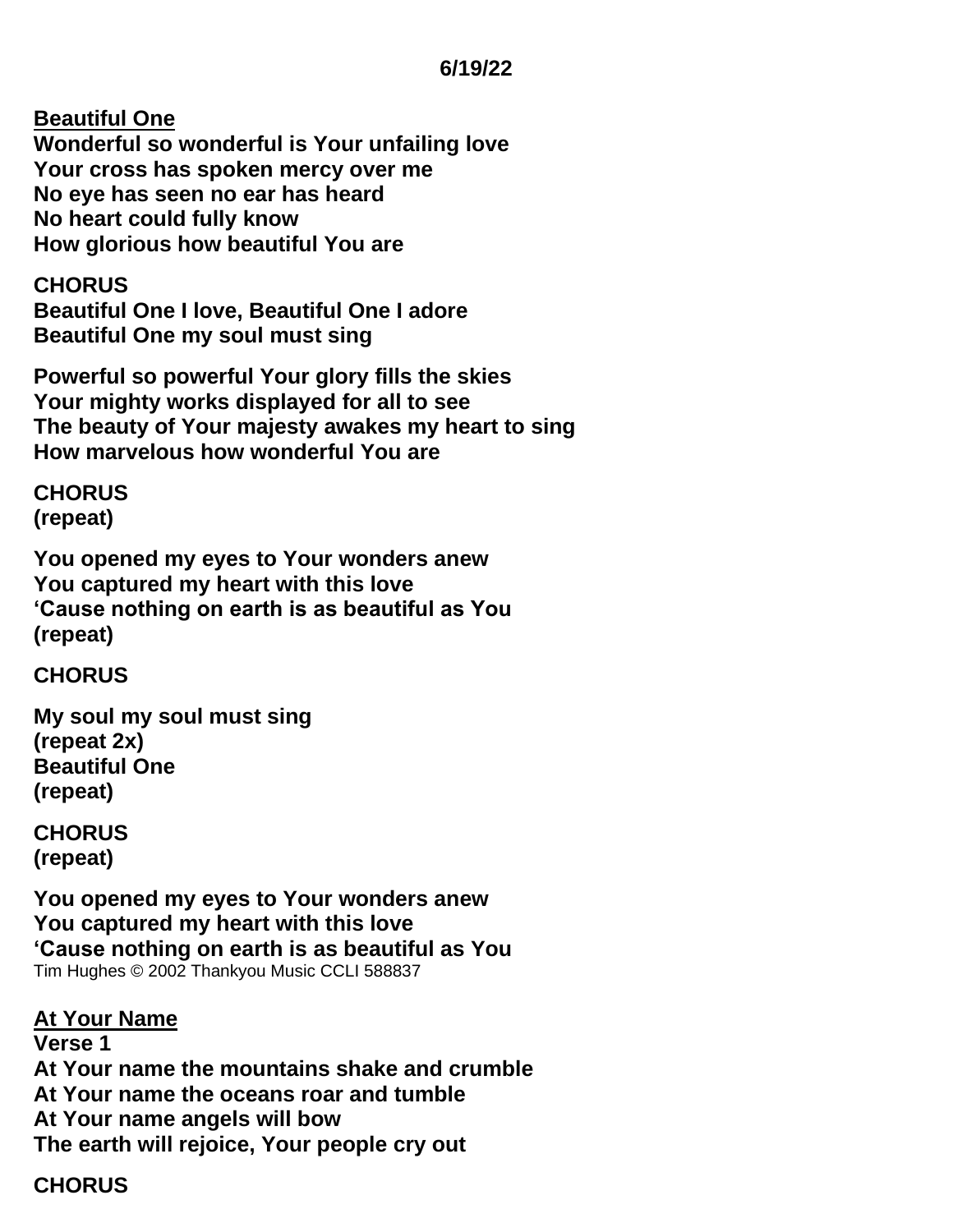**Lord of all the earth we shout Your name shout Your name Filling up the skies with endless praise endless praise Yahweh Yahweh we love to shout Your name oh Lord**

**Verse 2**

**At Your name the morning breaks in glory At Your name creation sings Your story At Your name angels will bow The earth will rejoice, Your people cry out**

## **CHORUS**

**There is no one like our God, We will praise You praise You There's no one like our God, We will sing we will sing (repeat 2x)**

**There is no one like our God, We will praise You praise You Jesus You are God, We will sing**

## **CHORUS**

**(repeat)** Phil Wickham Tim Hughes © 2011 Thankyou Music Phil Wickham Music Seems Like Music CCLI 588837

### **WELCOME**

### **How Great Thou Art**

**Verse 1 O Lord my God when I in awesome wonder Consider all the worlds Thy hands have made I see the stars I hear the rolling thunder Thy power throughout the universe displayed**

### **CHORUS**

**Then sings my soul my Savior God to Thee How great Thou art how great Thou art Then sings my soul my savior God to Thee How great Thou art how great Thou art**

#### **Verse 2**

**When thro' the woods, And forest glades I wander And hear the birds, Sing sweetly in the trees When I look down, From lofty mountain grandeur And hear the brook, And feel the gentle breeze**

#### **CHORUS**

**Verse 3 And when I think that God His Son not sparing Sent Him to die I scarce can take it in**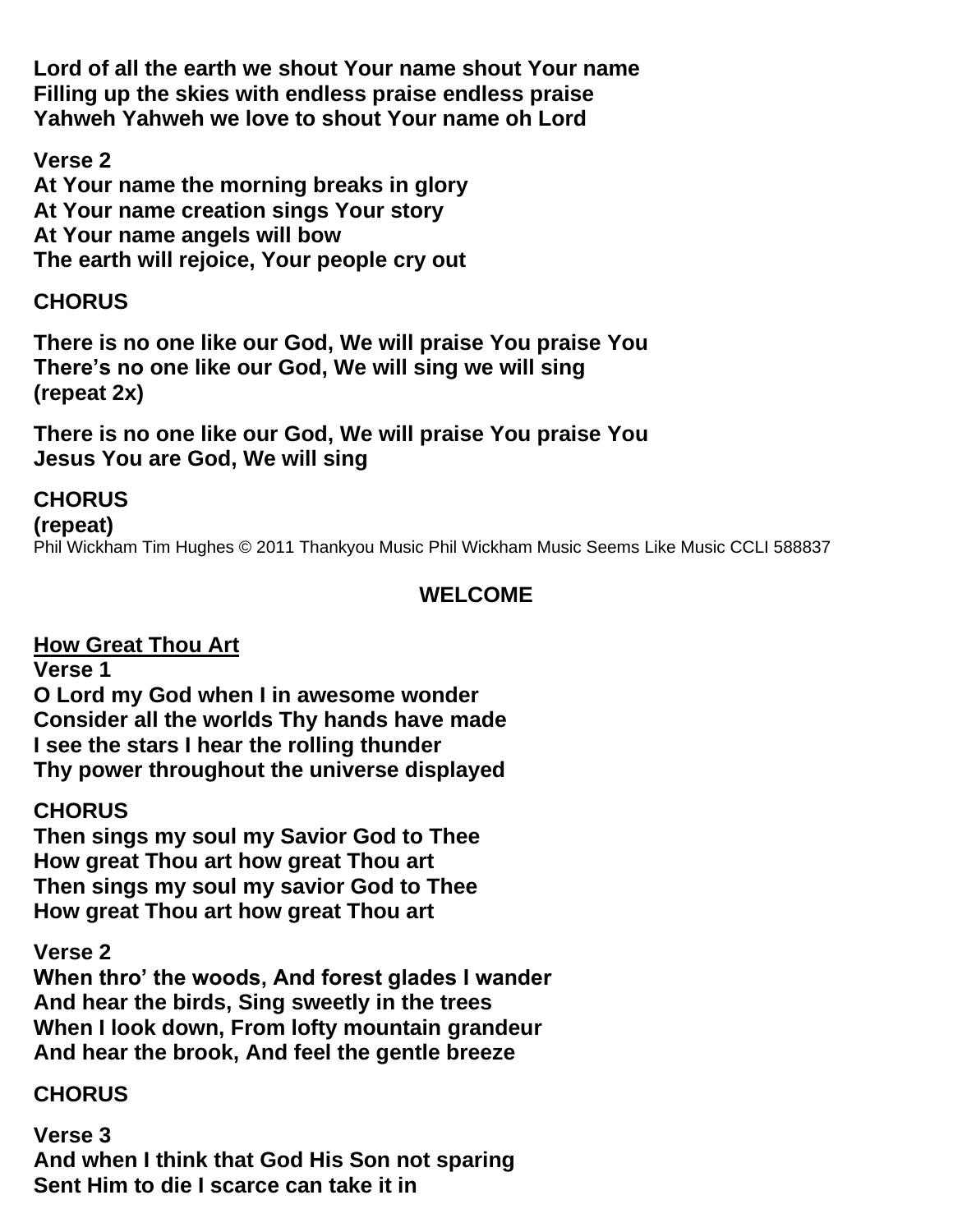**That on the cross my burden gladly bearing He bled and died to take away my sin**

### **CHORUS**

### **Verse 4**

**When Christ shall come, with shout of acclamation And take me home what joy shall fill my heart Then I shall bow in humble adoration And there proclaim my God how great Thou art**

## **CHORUS**

Stuart K. Hine © 1953, 1955, Manna Music CCLI 588837

### **Great Are You Lord**

**Verse 1 You give life, You are love, You bring light to the darkness You give hope, You restore, Every heart that is broken Great are You Lord** 

#### **CHORUS**

**It's Your breath in our lungs, So we pour out our praise We pour out our praise, It's Your breath in our lungs So we pour out our praise to You only (Repeat from verse 1)**

**CHORUS** *Moment for Personal Reflection*

**All the earth will shout Your praise Our hearts will cry these bones will sing Great are You Lord (repeat 2x)**

#### **CHORUS (repeat)**

© 2013 Integrity's Praise! Music/BMI & Integrity's Alleluia! Music/SESAC (both adm at EMICMGPublishing.com) & Sony/ATV Timber Publishing/West Main Music/Winsor Hill Music/SESAC CCLI 588837

### **READING**

#### **He Will Hold Me Fast**

**When I fear my faith will fail, Christ will hold me fast When the tempter would prevail, He will hold me fast I could never keep my hold, Through life's fearful path For my love is often cold, He must hold me fast**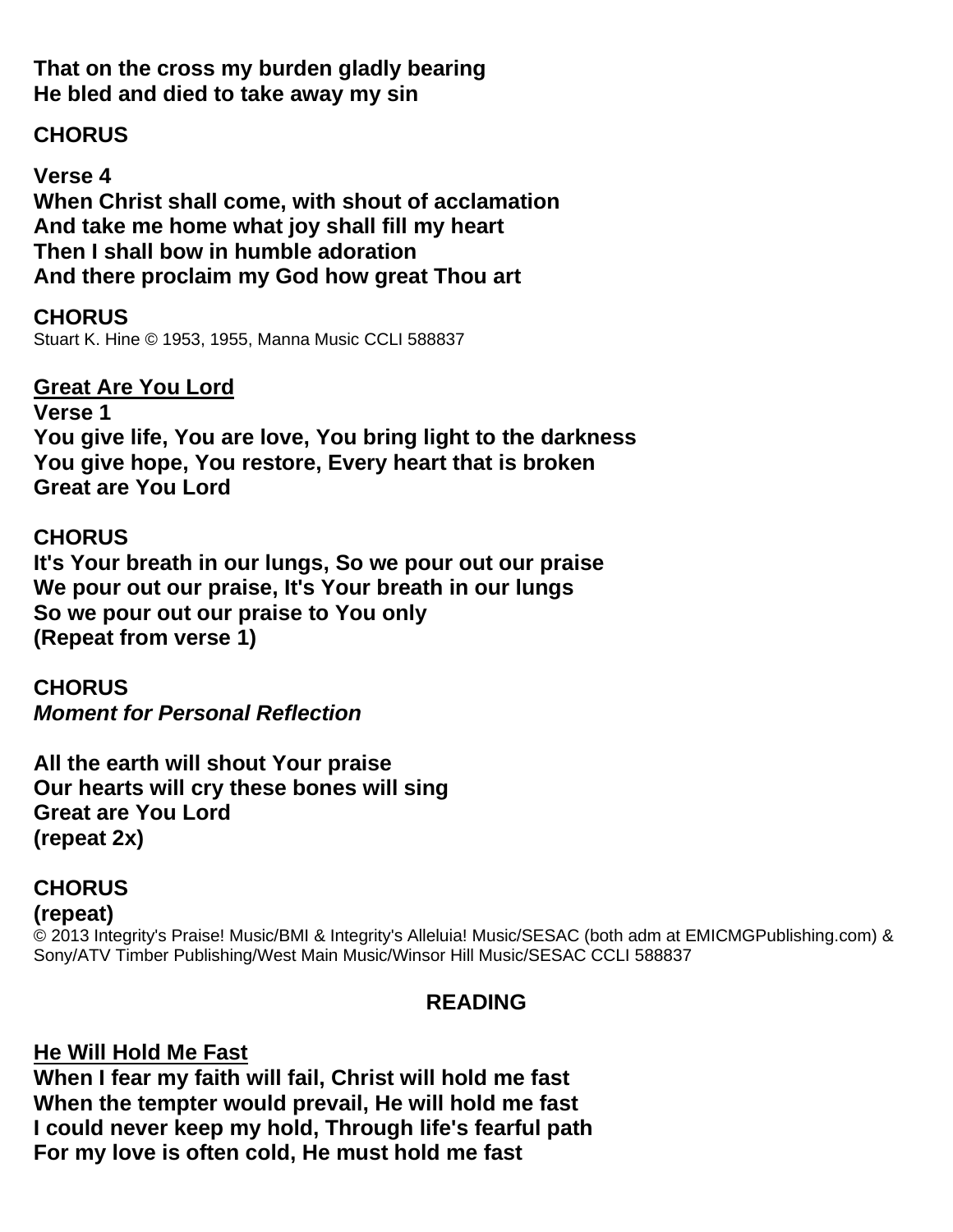### **CHORUS**

**He will hold me fast, He will hold me fast For my Savior loves me so, He will hold me fast**

**Those He saves are His delight, Christ will hold me fast Precious in His holy sight, He will hold me fast He'll not let my soul be lost, His Promises shall last Bought by Him at such a cost, He will hold me fast**

### **CHORUS**

**For my life He bled and died, Christ will hold me fast Justice has been satisfied, He will hold me fast Raised with Him to endless life, He will hold me fast Till our faith is turned to sight, When He comes at last**

### **CHORUS**

Ada Ruth Habershon, Matthew Merker © 2013 Getty Music Publishing (Admin. by Music Services, Inc.), Matthew Merker Music (Admin. by Music Services, Inc.) CCLI 588837

# **Holy, Holy, Holy**

**Verse 1 Holy holy holy Lord God Almighty Early in the morning our song shall rise to Thee Holy holy holy merciful and mighty God in three Persons blessed Trinity**

**Verse 2**

**Holy holy holy All the saints adore Thee Casting down their golden crowns around the glassy sea Cherubim and seraphim falling down before Thee Which wert and art and evermore shalt be**

#### **Verse 3**

**Holy holy holy Tho' the darkness hide Thee Tho' the eye of sinful man Thy glory may not see Only Thou art holy there is none beside Thee Perfect in pow'r in love and purity**

#### **Verse 4**

**Holy holy holy Lord God Almighty All Thy works shall praise Thy name In earth and sky and sea Holy holy holy merciful and mighty God in three Persons blessed Trinity** Words: Public Domain, Music: Public Domain CCLI 588837

#### **SERMON**